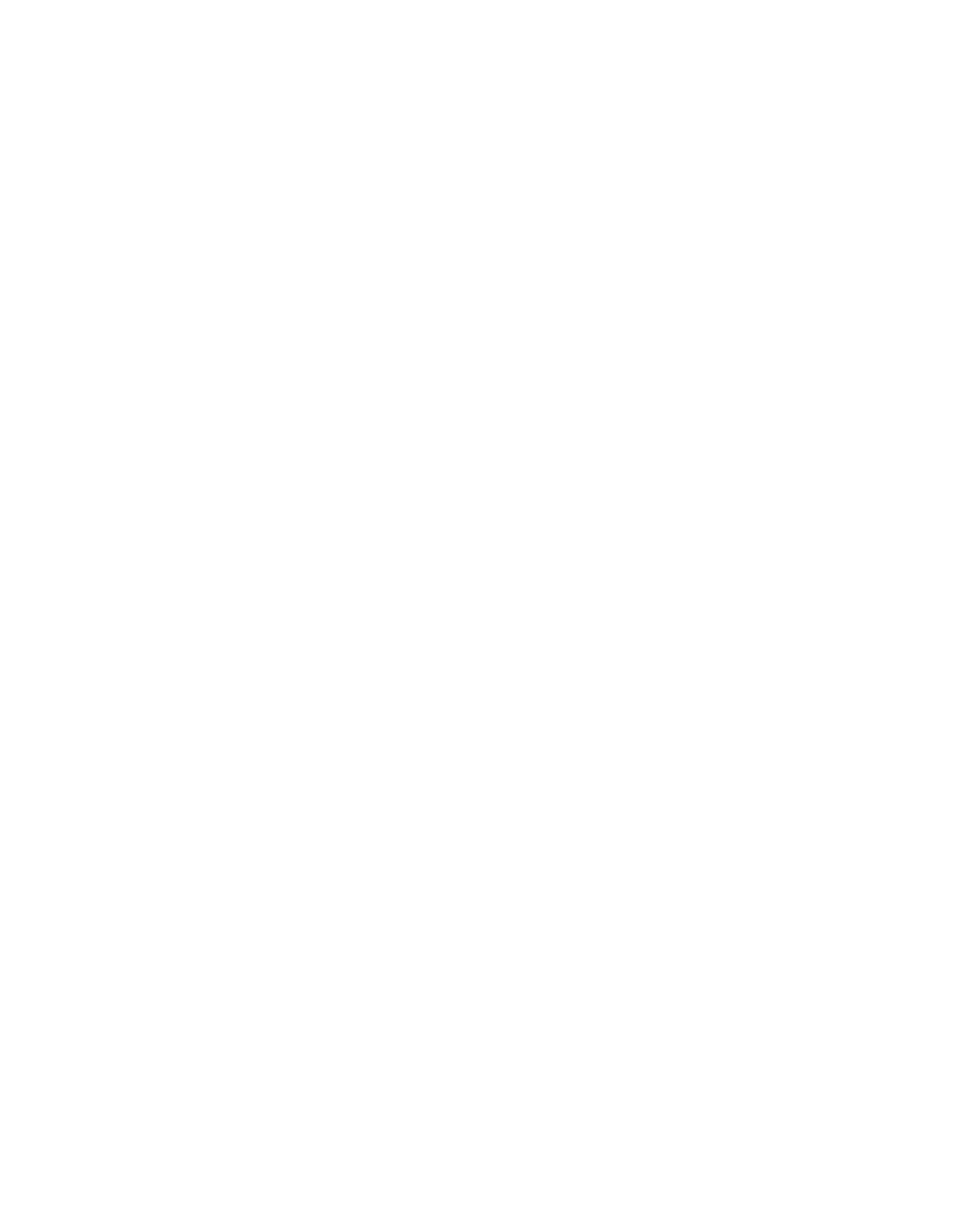## Summary

This hearing is on nine energy efficiency bills that are potential amendments to S. 761, a bill endorsed by the full Senate Energy Committee that may soon reach the Senate floor. ACEEE strongly supports S. 761 and also supports the nine bills before us, although for one bill our support is contingent on a few modifications. In addition, I discuss several other possible amendments, most of which we support but one of which is a potential "poison pill."

ACEEE has conducted a preliminary energy savings analysis of S. 761 and many of the potential amendments. Overall, we estimate that S. 761, together with all the amendments we support, will reduce U.S. energy use by nearly 16 quadrillion Btu's over the 2014–2030 period. This is nearly as much energy as will be used by the state of Oregon over this period. Saving this much energy will benefit our economy and our environment and we urge the Senate to adopt S. 761 and the other bills I discuss, but to avoid "poison pills" that lack broad support.

## Introduction

 $\overline{a}$ 

My name is Steven Nadel and I am the Executive Director of the American Council for an Energy-Efficient Economy (ACEEE), a non-profit organization that acts as a catalyst to advance energy efficiency policies, programs, technologies, investments, and behavior. We were formed in 1980 by energy researchers and celebrated our 30th anniversary in 2010. Personally I have been involved in energy efficiency issues since the late-1970s and have testified multiple times before this Committee and its Subcommittees as well as before the House Energy and Commerce Committee.

Today's hearing is on nine bills that are potential amendments to the *Energy Savings and Industrial* Competitiveness Act of 2013 (S. 761) that was previously reported out of the Senate Energy and Natural Resources Committee on a 19-3 vote. ACEEE strongly supports S. 761 and urges the Senate leadership to schedule this bill for floor time as soon as possible.

ACEEE has a long history of estimating the energy and economic impacts of energy efficiency legislation, going back to the 1980s. For example, last year we prepared an analysis on the 2012 Shaheen-Portman bill.<sup>1</sup> We have begun an analysis of this year's Shaheen-Portman bill as well as an analysis of most of the amendments, which I discuss later in my testimony. At this point we have preliminary estimates of energy savings, but are only just starting our analysis of micro- or macro-economic impacts. Our preliminary analysis finds that the 2013 Shaheen-Portman bill, as it is currently drafted, would save about 9.5 quadrillion Btu's ("quads") of energy over the 2014–2030 period. As a point of reference, the United States uses about 100 quads annually. The amendments we support and that I discuss below could add 6.3 additional quads of energy savings, for a combined total of 15.8 quads. This is more energy than would be used by the state of Utah or Nebraska over this period, and nearly as much energy as would be used by the state of Oregon (assuming annual use stays constant at current levels). Savings start modestly and grow steadily over time, as illustrated in Figure 1. Near the end of my testimony I will provide additional information on our analysis including energy savings by provision.

<sup>&</sup>lt;sup>1</sup> Farley et al. 2012. *Impacts of Energy Efficiency Provisions in Pending Senate Energy Efficiency Bills.* American Council for an Energy-Efficient Economy. <http://aceee.org/files/pdf/white-paper/shaheen-portman.pdf> .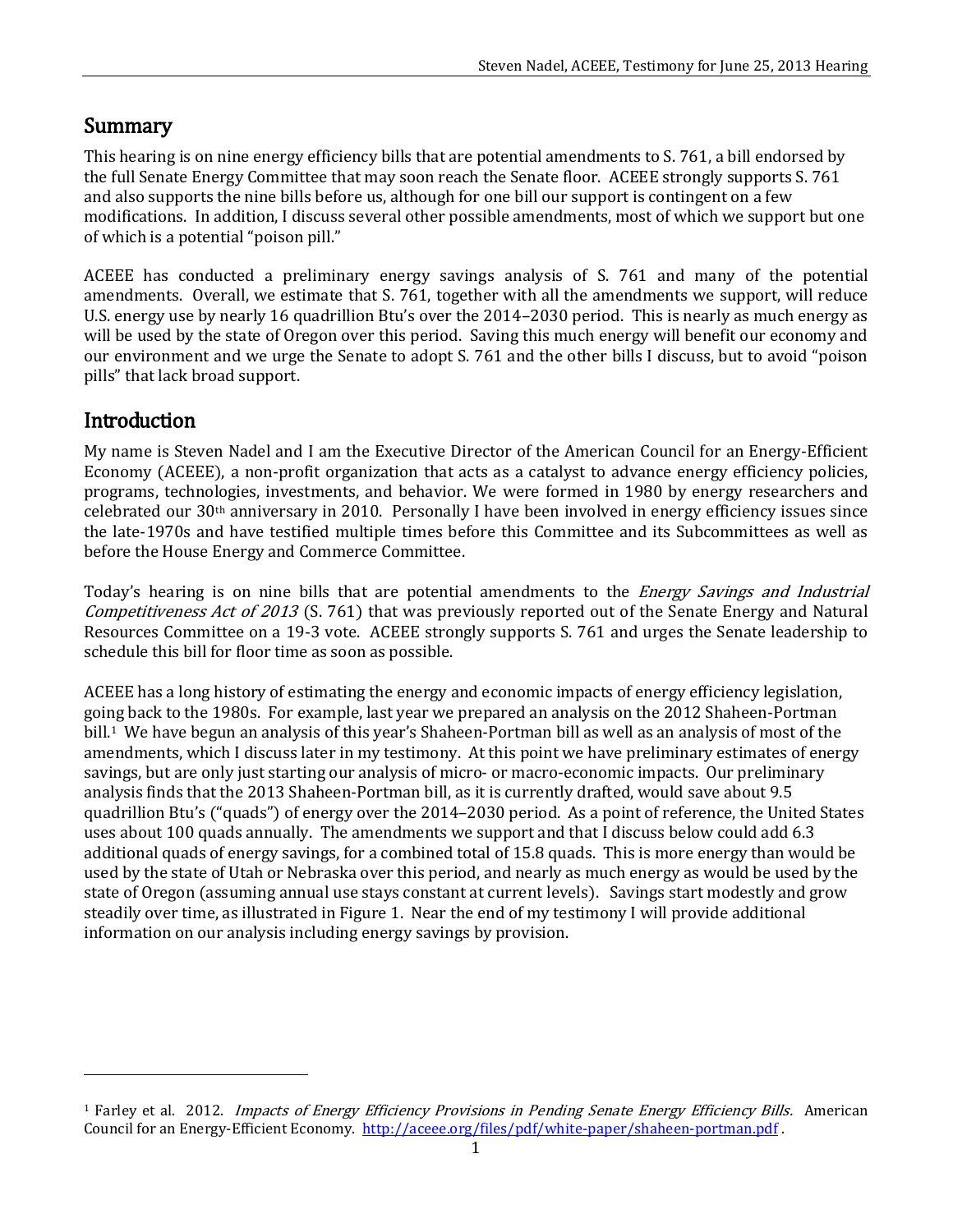

Figure 1. Preliminary Estimate of Savings by Provision and Year

Of the nine bills before us today, ACEEE supports all of these bills, although in one case our support is contingent on a few modifications. In the next section of my testimony I discuss each of these bills, and then touch on several additional potential amendments that may be introduced when S. 761 reaches the Senate floor.

# Bills We Support

## **S. 1206 — Benchmarking**

S. 1206, introduced by Senator Franken, would promote benchmarking of large commercial and multifamily buildings. Building benchmarking is a process that allows building owners to assess the energy use of their buildings and compare them to otherwise similar buildings. This process helps to identify buildings that would most benefit from building upgrades. The federal ENERGY STAR Buildings program has encouraged benchmarking for many years and U.S. Environmental Protection Agency estimates that this program has benchmarked more than 185 million square feet of U.S. commercial building floor area, and resulted in average energy savings of about 7% in these buildings each year. However, the vast majority of the existing commercial building stock has not been benchmarked. This provision would encourage benchmarking of additional buildings by making whole building energy use data more readily available to building owners and promoting benchmarking in a variety of ways. This provision only applies to commercial buildings and multifamily residential buildings. Single-family homes and small buildings that house several families are not included.

Specific provisions in the bill call for: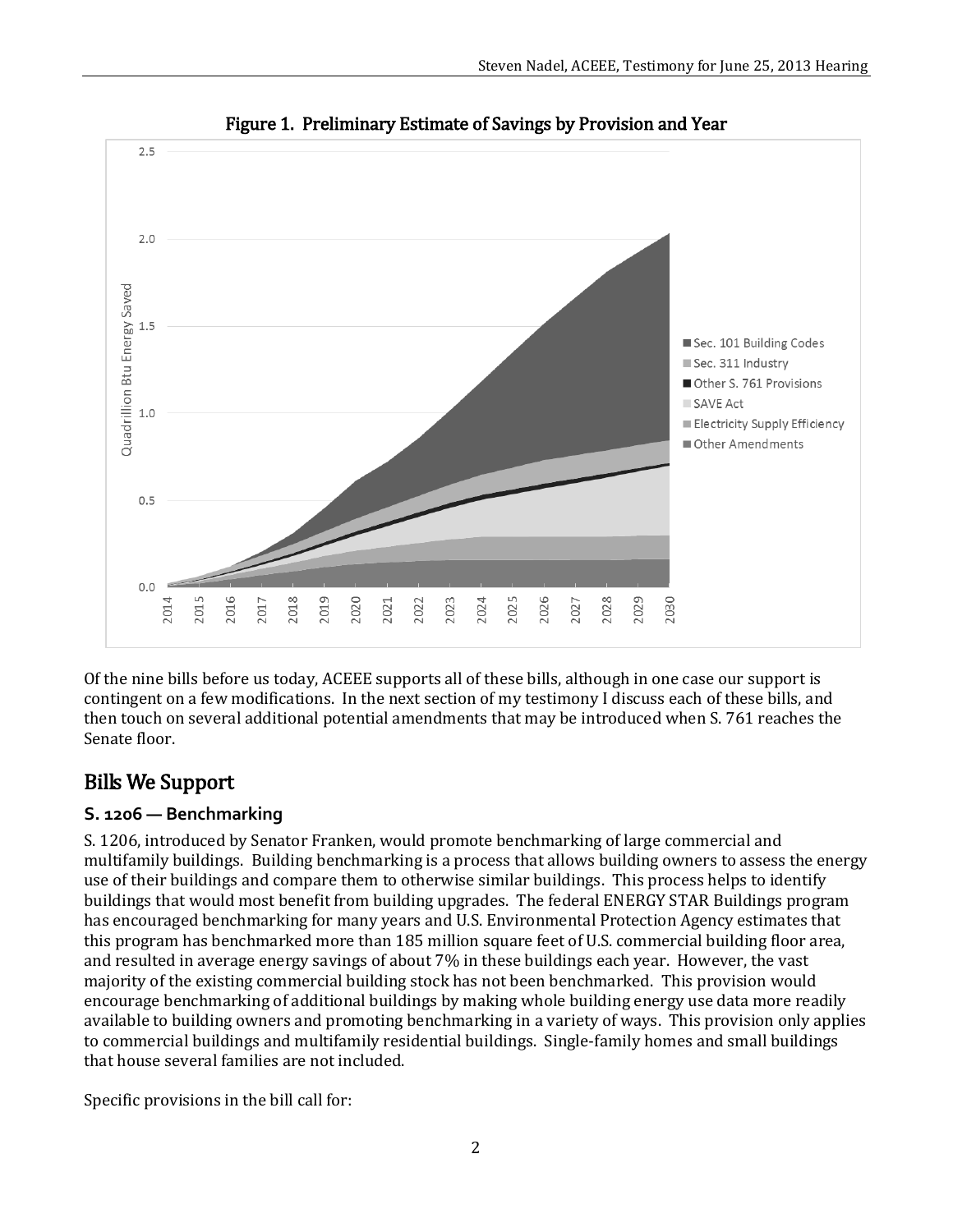- 1. Benchmarking additional federal buildings. Under existing federal law, federally-owned buildings must be benchmarked but most federally-leased buildings are not included in this requirement. This provision requires benchmarking of leased buildings where practical, addressing a gap in current law.
- 2. A study by the U.S. Department of Energy (DOE) on best practices for benchmarking, energy use data aggregation, and energy use disclosure. Many cities and some states are considering policies in these areas and this study would provide guidance on approaches that work and those that have been problematic so that new policies can take advantage of these lessons.
- 3. Combining existing public federal buildings databases and facilitating consolidation of other existing public buildings databases to make reporting easier for building owners and identification of best practices easier for analysts.
- 4. Establishing a small competitive grant program for utilities, their partners, and utility regulators to make whole building energy use data available to building owners. This includes aggregated tenant consumption so that whole buildings can be benchmarked. Data on individual tenants would not be provided in order to protect privacy.

This provision has been extensively vetted with the real estate industry and has been significantly modified to address their views.

## **S. 1191 — Better Buildings Act (Tenant Star)**

S. 1191, introduced by Senators Bennet and Ayote, would encourage landlords and tenants to cooperate on energy efficiency. Presently most leased buildings suffer from a "split incentive" problem. Tenants pay energy bills but are usually not in buildings long enough to justify making energy-saving capital investments. Building owners make capital investments but since tenants pay the energy costs, they have little incentive to invest in energy efficiency upgrades. This bill would help address these problems by:

- 1. Identifying best practices for energy efficiency during tenant "fit-outs" the improvements to a space tenants make between when they sign a lease and when they move in.
- 2. Establishing a new voluntary "Tenant Star" program to recognize tenants whose energy performance is substantially above average, complementing the existing whole building ENERGY STAR Buildings program.
- 3. Encouraging "energy-aligned" federal leasing by having the General Services Administration develop model leasing provisions that would spur cooperation on energy savings between federal tenants and building owners. Such leases can reduce costs to federal agencies and also serve as a model for leases by non-federal tenants.

Another witness at this hearing will be discussing this bill in depth so I will keep my comments brief.

#### **S. 1200 — Residential Energy Savings Act of 2013 (Residential Financing)**

S. 1200, introduced by Senators Sanders and Wyden, would establish a pilot program for state loans for residential building energy efficiency upgrades. Many homeowners lack the capital to make energy efficiency investments and this bill would assist states and other eligible entities in providing this capital at attractive terms, often working with banks and other financial institutions. The bill would have DOE make loans to states, local governments, utilities, and other eligible entities who would use the funds to recapitalize, expand, or begin energy efficiency loan programs. The loans would be repaid with interest, providing for a high degree of cost recovery. States and other eligible entities would apply for funding and DOE would evaluate these applications based on a variety of criteria in the bill designed to encourage best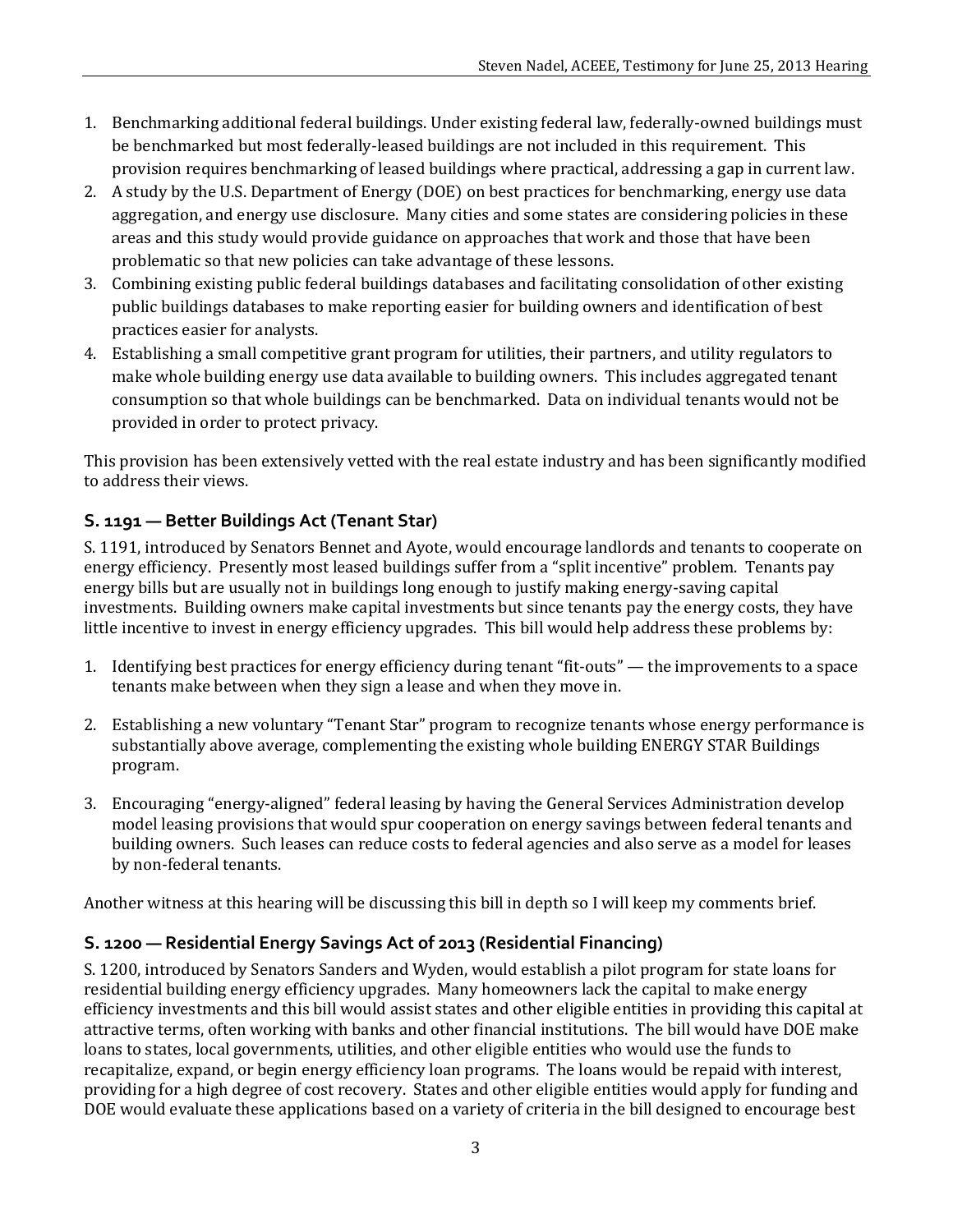practice program design. For example, the bill calls for consumer repayments to be "consumer friendly" and would encourage innovative approaches such as on-bill repayment. Since the federal cost of capital is lower than the cost of capital for many eligible entities, the program could provide a moderate-cost source of loan capital. To the extent states and other eligible entities could provide or raise additional funds for such activities as loan loss reserves, interest rates that are very attractive to consumers may be possible. This provision is a useful complement to the commercial building loan program now in S. 761.

#### **S. 1209 — Race to the Top**

S. 1209, introduced by Senators Warner and Manchin, would establish a "race-to-the-top" program for states to spur innovative energy efficiency efforts, just as the program by the same name at the Department of Education has spurred innovation in that field. The Race to the Top initiative was a top recommendation of the Energy 2030 initiative led by the Alliance to Save Energy, so I will leave it to their witness to provide more details on this bill.

#### **S. 1084 — School Retrofits**

S. 1084, introduced by Senators Udall and Collins, would have DOE coordinate federal efforts to help school systems, including K-12 and higher education, make their buildings more efficient. Currently there is a patchwork of efforts by various departments that are not well coordinated. We believe this is a useful objective that will make it easier for school systems to retrofit their buildings.

## **S. 1020 — All of the Above Federal Energy Conservation Act**

S. 1020, introduced by Senators Hoeven and Manchin, would repeal Section 433 of the Energy Independence and Security Act of 2007 and replace it with two new provisions that would:

- 1. Extend and improve energy performance requirements for federal buildings. Under current law these requirements call for reducing energy use of federal buildings by 30% by 2015 relative to a fiscal year 2003 base. The new provision would extend this requirement to a 45% reduction by 2020.
- 2. Extend the federal energy efficiency performance standards that now apply to new construction to also include alterations. These standards call for performance levels 30% better than those in the most recent model building code for commercial buildings established by the American Society of Heating, Refrigerating and Air-conditioning Engineers (ASHRAE).

We support this bill because, as currently written, Section 433 is not workable and because, according to our analysis, the two new provisions would result in larger energy savings than repeal of Section 433 would lose. The current Section 433 is not very workable because in its present form it discourages investments in long-term energy savings contracts and in combined heat and power systems. This was not its intent. Regarding energy savings, our analysis is summarized near the end of my testimony. We believe that Section 433 had a laudable goal — to reduce dependence on fossil fuels. We would prefer that Section 433 be rewritten to be more workable rather than outright repealed, but the legislative process requires compromise and we believe that S. 1020 is a workable compromise.

We also support the following two bills but recognize that they have significant costs and therefore to move forward will likely need reasonable funding offsets.

#### **S. 1213 — WAP and SEP Reauthorization**

S. 1213, introduced by Senators Coons, Collins and Reed, reauthorizes the low-income Weatherization Assistance Program (WAP) and the State Energy Program (SEP). WAP has been the key federal program to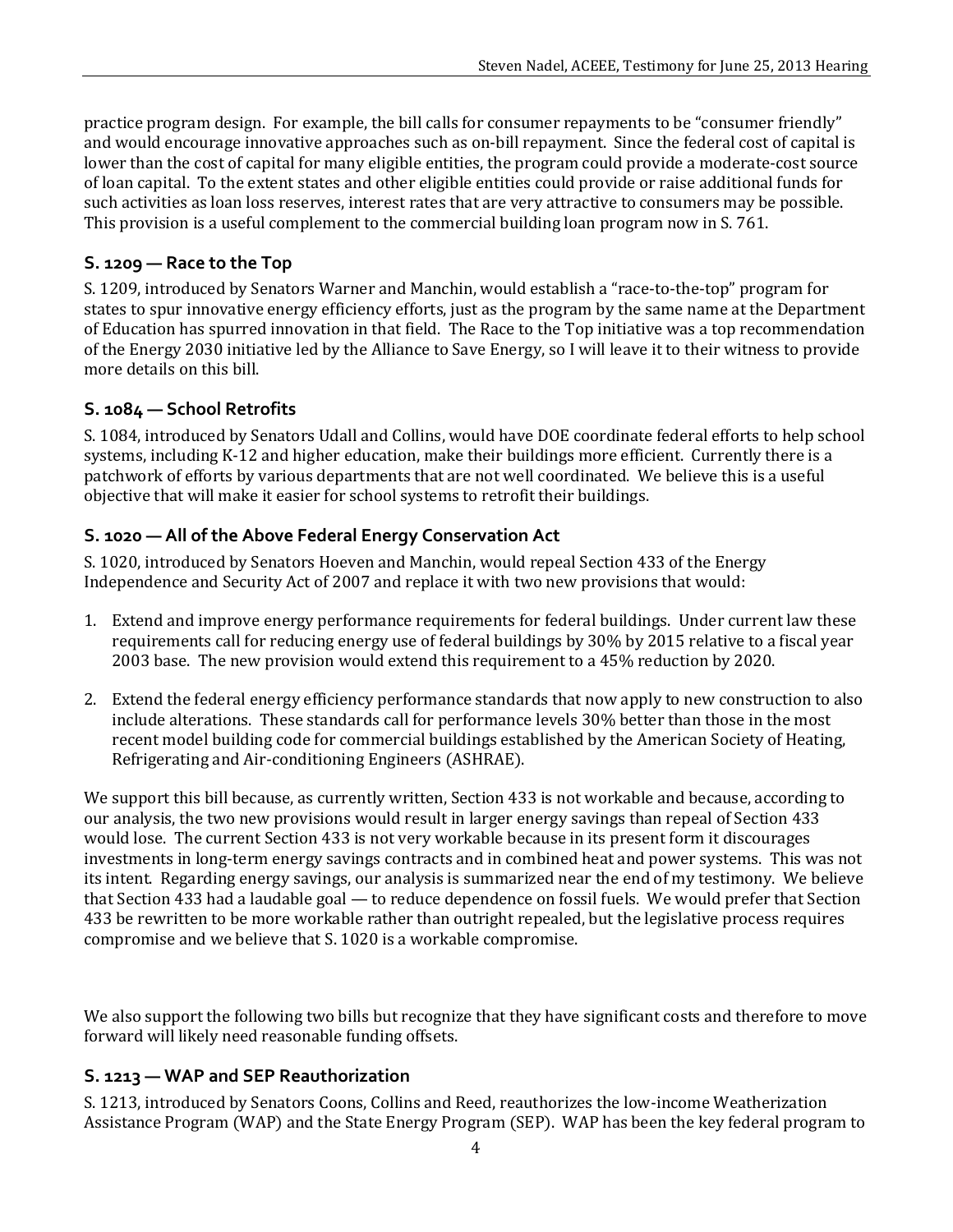help low-income households to reduce their energy bills. It makes sense to help these households reduce their energy bills on an on-going basis, rather than just help to pay bills through the federal Fuel Assistance program (e.g., recall the old proverb, "Give a man a fish, and you feed him for a day; show him how to catch fish, and you feed him for a lifetime"). The WAP program has been very successful — the last "metaevaluation" on the program found average energy savings of more than 20%.2 The new legislation includes several useful improvements to the current program — a requirement that DOE develop minimum professional standards for WAP contractors and workers, a requirement for an independent quality assurance program, and a new competitive leveraged grant program for non-profit agencies that have a track record of success in serving low-income communities. This bill will also reauthorize the SEP program, which has been a key program funding State Energy Offices in all states, including some states where this is the only funding. Another witness at this hearing will discuss these programs in more depth.

## **S. 1205 — Local Energy Supply and Resiliency Act**

S. 1205, proposed by Senator Franken, is intended to enable energy efficiency and renewable energy projects by addressing market barriers for both the planning and financing of district energy and waste energy recovery projects. From an efficiency perspective, promoting district energy projects is important in that the aggregation of thermal loads creates opportunities for expanded combined heat and power, and implementing thermal systems at scale can improve efficiency and be responsive to electric system demands. In addition, waste energy recovery projects offer the opportunity to reduce electricity and fossil fuel requirements needed to meet local energy needs. The focus of this provision on the valuation of thermal energy represents an important precedent. ACEEE has not yet estimated the energy savings opportunities from this provision, but intends to analyze the provision in the coming weeks.

# Bill We Support with Modifications

l

## **S. 717 — Non-Profit Energy Efficiency Act**

S. 717, introduced by Senators Klobuchar and Hoeven, would help non-profit organizations save energy, a laudable goal. It provides matching grants, up to a cap, so that the non-profit organizations themselves will have to provide a significant contribution. In general we find this a useful bill. We are troubled, however, by the proposal to offset this bill with funding from the Building Technologies Program at DOE, an important program with a budget of only \$220 million for this fiscal year. The Buildings Technology Program is working on developing and popularizing a variety of new and cost-effective energy-saving technologies and practices. A cut of \$50 million in this program would be devastating. From our research, spending \$50 million on the Building Technology Program provides a higher return on the federal investment than would be provided by spending the same money on retrofits using conventional technologies in a narrow subset of the building sector. To gain our support, this bill would need to be funded using an alternative offset.

In addition, we suggest a few other modifications. First, we suggest adding two criteria by which to prioritize grants: (1) the percentage of funds leveraged from other sources (e.g., a grant for 25% of the cost would receive priority over one for 50% of the cost); and (2) the financial need of the non-profit (e.g., poor non-profits should have priority over those with large available resources). Second, the language on

 $2$  See Schweitzer, Martin. 2005. Estimating the National Effects of the U.S. Department of Energy's Weatherization Assistance Program with State Level Data: A Meta-Evaluation Using Data from 1993-2005. Oak Ridge National Laboratory. http://weatherization.ornl.gov/pdfs/ORNL CON-493.pdf.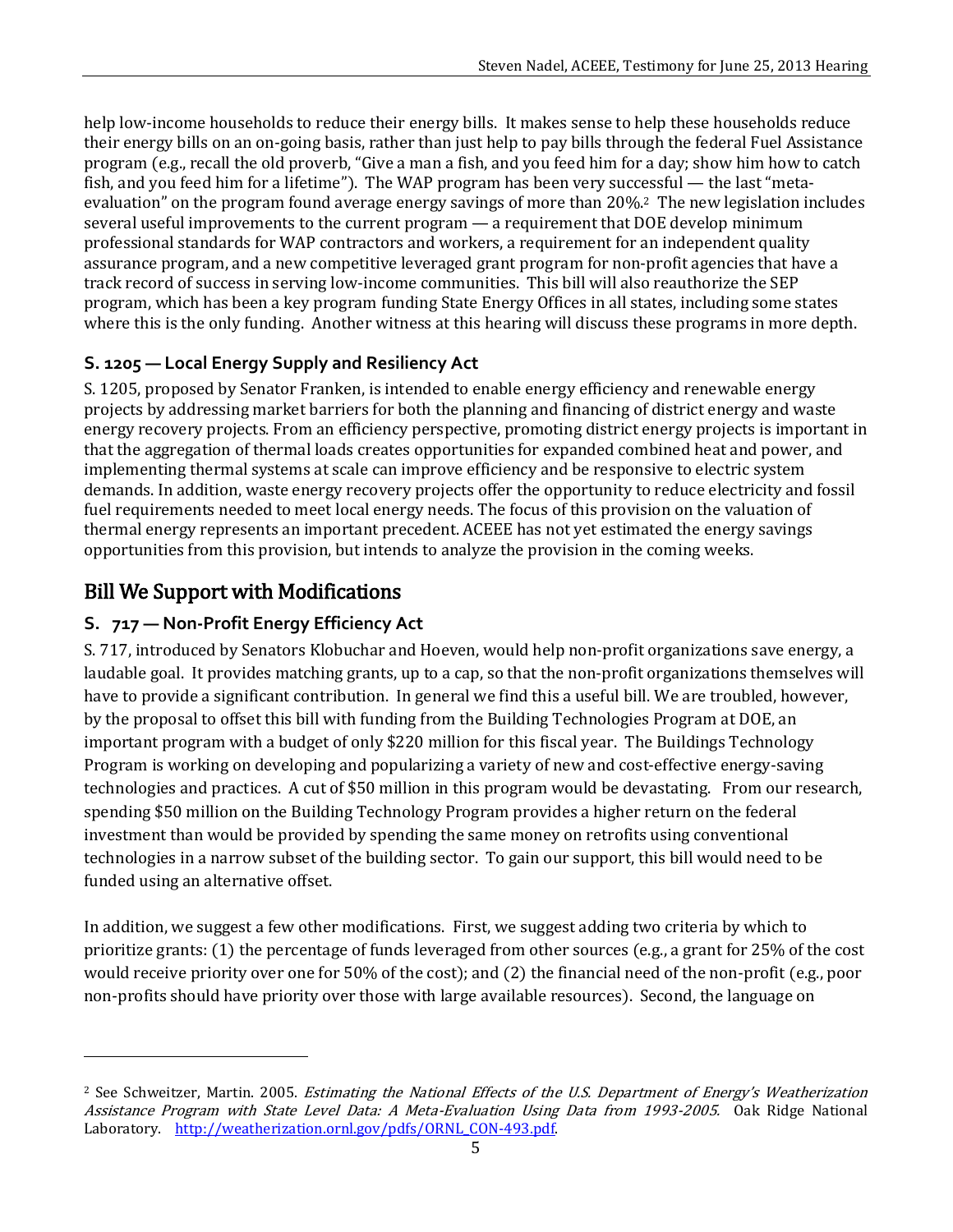eligible measures is probably too broad as it appears to include items whose primary purpose is not saving energy.<sup>3</sup>

# Additional Useful Potential Amendments to S. 761

In addition to the bills that are formally part of this hearing, we wish to briefly mention several other likely amendments to S. 761 that we support as follows:

## **S. 1106 — Sensible Accounting to Value Energy Act (SAVE)**

 $\overline{\phantom{0}}$ 

S. 1106 was recently introduced by Senators Bennet and Isakson and has been referred to the Banking Committee. The bill would encourage energy efficiency upgrades to homes by: (1) encouraging efficiency improvements at the time of purchase; and (2) recognizing the value of efficiency upgrades, and the operating cost savings they provide, when buildings are assessed and qualification for mortgages determined. Specifically, this bill instructs the Department of Housing and Urban Development (HUD) to issue updated underwriting and appraisal guidelines for borrowers who submit a qualified home energy report. The bill would cover any loan issued, insured, purchased, or securitized by the Federal Housing Administration and other federal mortgage loan insurance agencies or their successors. These agencies collectively guarantee more than 90% of all new loans. The bill has three components:

- *Debt-to-Income Adjustment:* Instructs lenders to account for expected energy cost savings as an offset to other expenses in the debt-to-income qualifying ratio, which tests the borrower's ability to afford monthly mortgage payments. If no qualified energy report is provided, the DTI will not be adiusted.
- Loan-to-Value Adjustment: Instructs lenders to add the present value of expected energy savings when calculating the loan-to-value ratio, where not already accounted for in the home's appraisal report. If no qualified energy report is provided, the valuation will not be adjusted.
- *Consumer Information:* Instructs lenders to inform loan applicants of the costs and benefits of energy efficiency and resources for improving the energy efficiency of a home.

The bill does not add to the current deficit or rely on taxes or fees; instead it removes current obstacles holding back more efficient building and remodeling of our homes. A recent study of more than 70,000 mortgages found that mortgages on energy-efficient homes were 32% less likely to be in default.<sup>4</sup> This study provides strong evidence that the SAVE Act is good credit policy and would help protect lenders and taxpayers from the risk of mortgage default. The bill removes an impediment to home energy efficiency from federal mortgage policy by recognizing how energy efficiency can increase home value and reduce operating costs, freeing up more income to pay a mortgage. In addition, the bill would allow American homeowners to finance cost-effective home energy upgrades as part of a traditional mortgage, improving access to the comfort and money-saving benefits of efficiency without increasing the cost of homeownership. The result is improved and lower cost access to capital to invest in making homes better.

The SAVE Act has support from a broad, diverse coalition including the National Association of Manufacturers, U.S. Chamber of Commerce, National Association of Realtors, National Association of Home

<sup>3</sup> Specifically, on page 2, lines 17-20, we recommend deleting "electrical wiring" (on lines 17 and 19) and "plumbing, sewage" (on line 18). Likewise, on page 3, lines 9-10, "modernize" should be deleted. If the primary purpose of a measure is improving energy efficiency, the remaining language on p. 3, lines 9-12 should be sufficient.

<sup>&</sup>lt;sup>4</sup> Sahadi et al. 2013. Home Energy Efficiency and Mortgage Risks. Institute for Market Transformation. [http://www.imt.org/resources/detail/home-energy-efficiency-and-mortgage-risks.](http://www.imt.org/resources/detail/home-energy-efficiency-and-mortgage-risks)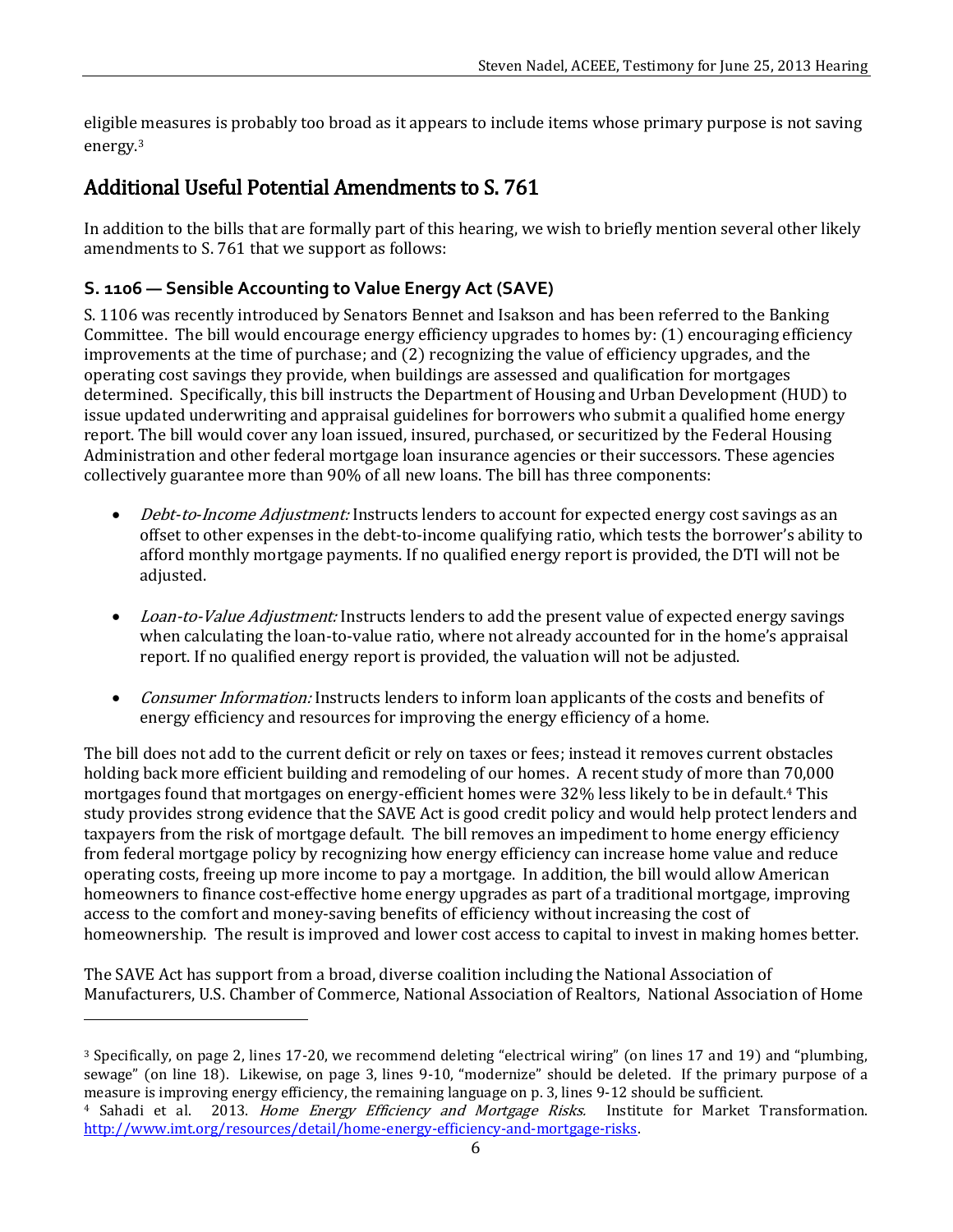Builders, ACEEE, the Institute for Market Transformation, the Alliance to Save Energy, and the Natural Resources Defense Council.

#### **Manchin Power Plant Efficiency**

This bill has not been introduced yet but would direct DOE to conduct a study on opportunities to improve the efficiency of existing electrical generation plants. There are significant opportunities to improve existing power plants<sup>5</sup> and this bill would help identify the most promising approaches, helping power plant owners and regulators to identify cost-effective opportunities to improve their plants.

#### **H.R. 540 — Energy Efficient Government Technology Act**

This bill was introduced in the House by Representatives Eshoo and Rogers. We are aware of several senators who plan to shortly introduce a similar bill. The bill would encourage the use of information and communication technologies to save energy and would also assist efforts to improve the energy efficiency of data centers. The bill would expand upon the guidance in section 401 of S. 761 and also "turbo-charge" section 453 of the Energy Independence and Security Act of 2007, dealing with energy-efficient data centers and cloud computing. Both of these provisions would take advantage of recent advances in information and communications technologies to increase opportunities for saving energy, including reducing energy required to run data centers. To provide one example of these opportunities, the Natural Resources Defense Council and an "intelligent efficiency" service provider worked with the owner of several already-efficient Washington, D.C. office buildings and achieved 13% average energy savings in the first year by monitoring building meter data, identifying problems, and making actionable suggestions to building operations staff.<sup>6</sup>

#### **Use of Federal Disaster Relief and Emergency Assistance for Energy-Efficient Products and Services**

Senator Gillibrand is now developing a bill to authorize and encourage the use of efficient products and services when buildings and other structures need to be replaced following a disaster. Under current law, if the old building was inefficient, disaster funds cannot be used to replace it with a more efficient building, which just perpetuates inefficiency. The proposed bill will specifically authorize acquisition of efficient equipment that has been screened by the ENERGY STAR or Federal Energy Management Program, or efficient buildings that meet national model building codes.

#### **Water Efficiency**

S. 761 is focused on energy efficiency, but in a number of places the term "and water" can and should be added to also encourage water efficiency. Using water more efficiently saves energy by reducing energy used for water and waste water pumping and treatment. Specific suggestions have been forwarded to Senators Shaheen and Portman by the Alliance for Water Efficiency and we hope that some of these suggestions can be included in a managers' amendment to S. 761.

# Potential "Poison Pill" Amendments to S. 761

l

<sup>5</sup> For example, the Electric Power Research Institute hosted a conference on this topic in February, 2013. See [http://mydocs.epri.com/docs/PublicMeetingMaterials/1202/epri/call\\_to\\_papers.pdf.](http://mydocs.epri.com/docs/PublicMeetingMaterials/1202/epri/call_to_papers.pdf)

<sup>6</sup> Report forthcoming shortly.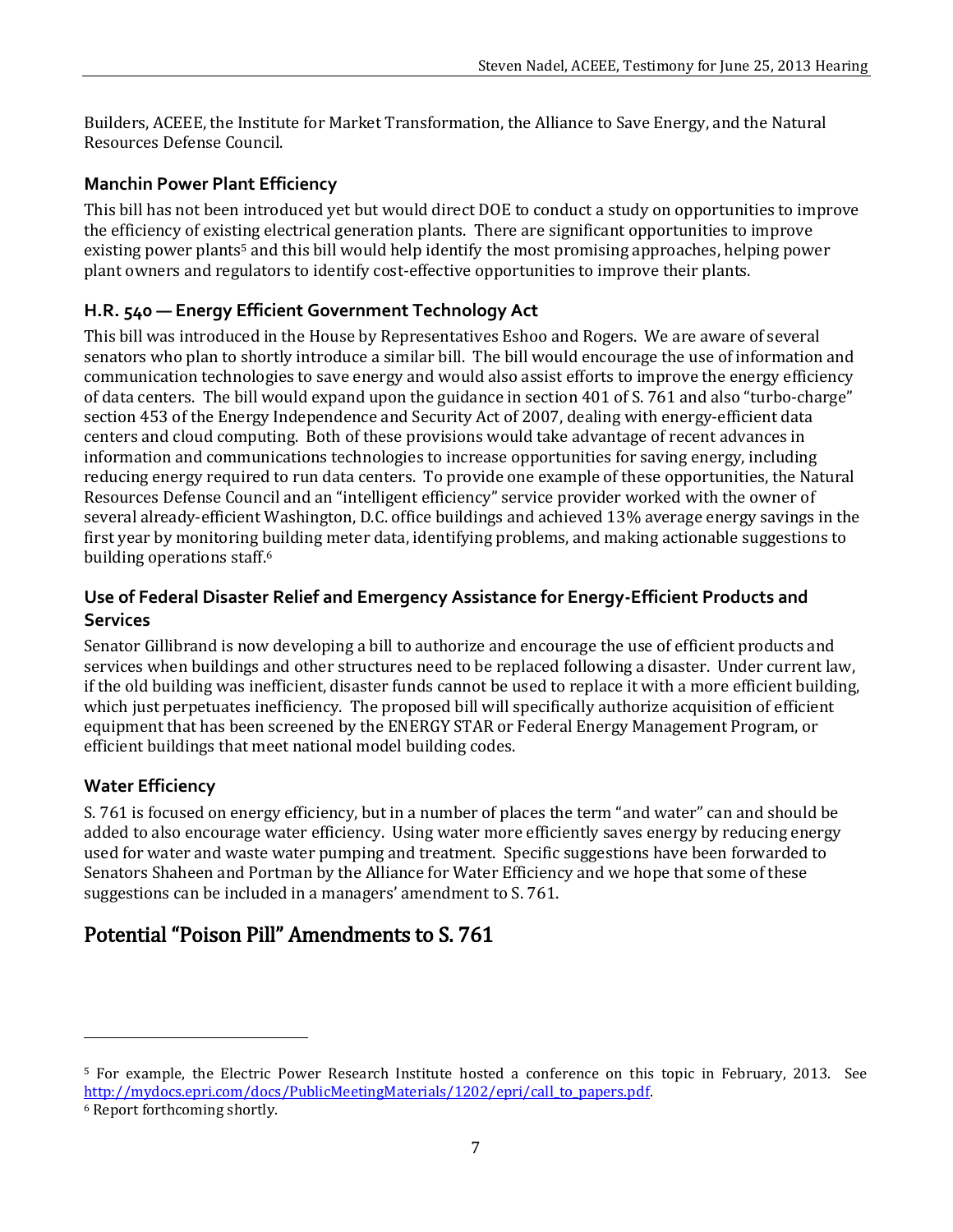In addition to all of the above amendments which we generally support, we have heard about a few amendments that have been drafted but not introduced that would reduce energy efficiency and increase energy use.

Most importantly, we are concerned about a provision being advanced by the National Rural Electric Cooperative Association (NRECA) to establish new efficiency standards for "grid-enabled" electric water heaters that will use twice as much energy as water heaters that meet a federal efficiency standard that will go into effect in 2015. NRECA wants to allow electric coops to promote off-peak electric water heating and to use other demand response techniques. However, their proposed amendment is poorly drafted and will allow widespread use of less-efficient water heaters in applications without off-peak water heating or load management. Furthermore, their proposal would establish a standard that has not been well vetted and would prohibit DOE from ever revising that standard to improve energy efficiency. DOE also understands NRECA's concern and is working on a waiver to the standard for the appropriate use of electric water heaters in demand response programs. DOE's initial proposal had some problems, but NRECA and others heavily commented on the DOE proposal and DOE is now working to address these comments. We recommend that instead of dictating a solution that has the support of only one set of parties to this proceeding, Congress specifically direct DOE to make a decision and provide a deadline for such a decision. We are also open to discussing other potential compromises.

There is also a potentially troubling amendment dealing with the Leadership in Energy and Environmental Design program (LEED), a voluntary "green building" certification program. Fortunately, we understand that negotiations are ongoing between the interested parties and we hope that a reasonable compromise can be found.

# Energy Savings from these Provisions

As discussed at the beginning of my testimony, ACEEE has conducted a preliminary analysis of the energy savings from S. 761 and most of the bills and provisions discussed in my testimony. In compiling these estimates, we have made informed assumptions on their impacts. For example, where appropriations are required, given the tight federal budget, we assume that full authorizations will not be funded and instead we assume that the appropriation is half of the authorization. Our savings estimates are summarized in Table 1. Table 1 lists annual savings in 2020 and 2030 as well as cumulative savings over the 2014–2030 period (e.g., the sum of annual savings for each year over this period). The largest savings, in order, come from Section 101 of S. 761 (on building codes), S. 1106 (the SAVE Act), improving the efficiency of existing power plants (Manchin), Section 311 of S. 761 (industrial efficiency), and the federal energy efficiency provisions in S. 1020.

| Title          | <b>Subtitle</b> | <b>Section</b>            | <b>Energy</b><br>Savings in<br>2020<br>(Quads) | <b>Energy</b><br>Savings in<br>2030<br>(Quads) | <b>Total</b><br><b>Energy</b><br><b>Savings</b><br>(Quads) |
|----------------|-----------------|---------------------------|------------------------------------------------|------------------------------------------------|------------------------------------------------------------|
| $\mathbf{1}$   | A               | Sec. 101 Building Energy  | 0.22                                           | 1.19                                           | 7.66                                                       |
|                |                 | Codes                     |                                                |                                                |                                                            |
|                | <sub>B</sub>    | Sec. 111 BTAC             | 0.00                                           | 0.00                                           | 0.02                                                       |
| $\overline{2}$ |                 | Sec. 201 Building Finance | 0.01                                           | 0.00                                           | 0.12                                                       |
| 3              | A               | Sec. 311 Industry         | 0.08                                           | 0.12                                           | 1.46                                                       |
|                | C               | Sec. 321 Motors           | 0.004                                          | 0.004                                          | 0.072                                                      |
|                | D               | Sec. 331 Transformers     | 0.001                                          | 0.001                                          | 0.016                                                      |

|  |  |  |  |  | Table 1. Preliminary Estimate of Energy Savings by Provision |
|--|--|--|--|--|--------------------------------------------------------------|
|--|--|--|--|--|--------------------------------------------------------------|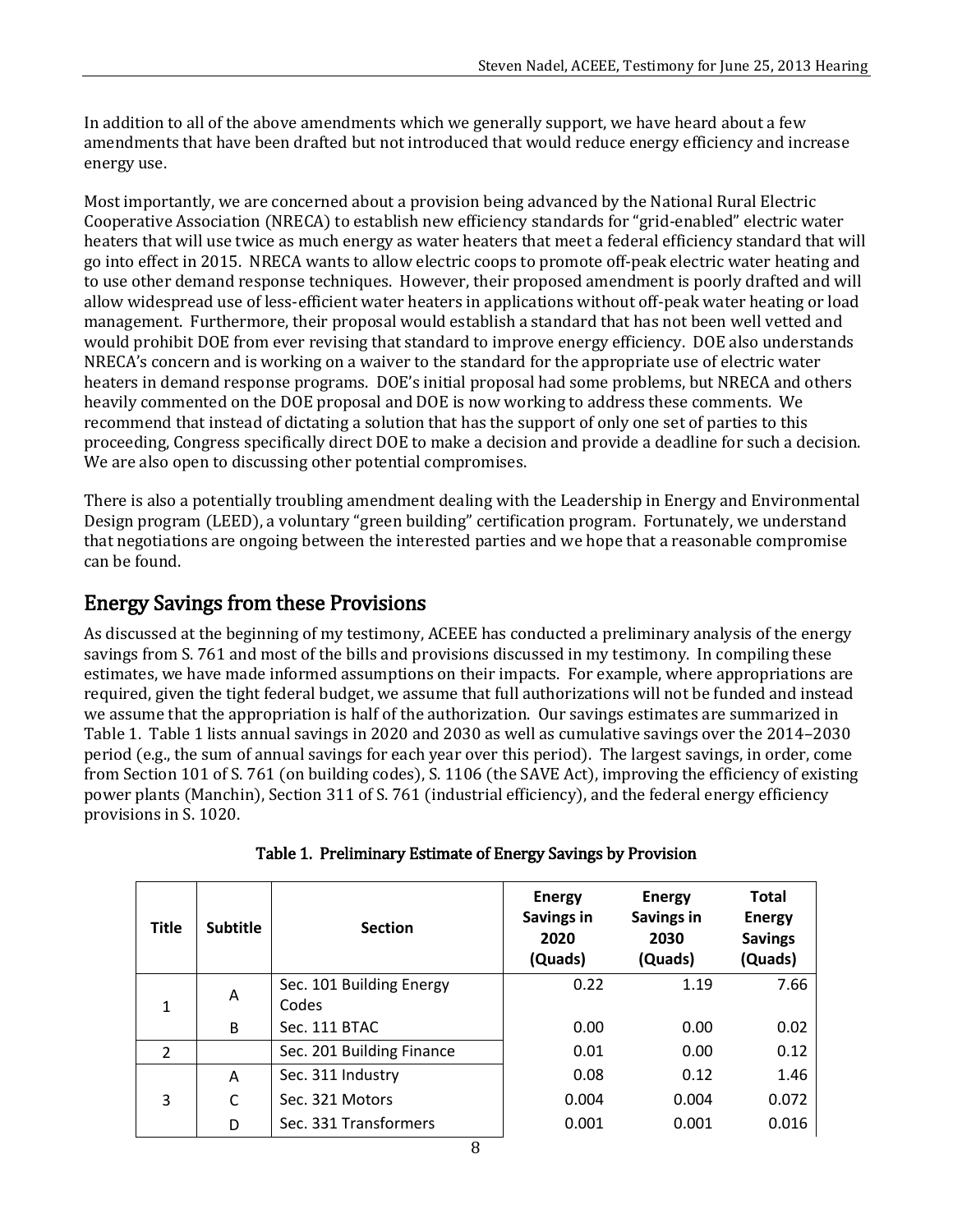| 4                     |               | Sec. 401 - 404 Fed Agency ICT        | 0.010    | 0.007    | 0.115        |
|-----------------------|---------------|--------------------------------------|----------|----------|--------------|
|                       |               | <b>Subtotal</b>                      | 0.32     | 1.327    | 9.46         |
|                       |               | <b>SAVE Act</b>                      | 0.09     | 0.40     | 2.81         |
|                       |               | <b>Tenant Star</b>                   | 0.004    | 0.02     | 0.17         |
|                       |               | <b>Residential Financing</b>         | 0.001    | 0.001    | 0.02         |
|                       |               | Non-profit                           | 0.001    | 0.000    | 0.01         |
|                       |               | Benchmarking                         | 0.01     | 0.02     | 0.15         |
|                       | Energy-Saving | <b>School Retrofits</b>              | 0.01     | 0.03     | 0.29         |
|                       | Amendments    | Use of Disaster Relief Funds         | 0.01     | 0.02     | 0.19         |
|                       |               | <b>Electricity Supply Efficiency</b> | 0.08     | 0.14     | 1.51         |
|                       |               | <b>Federal Energy Efficiency</b>     | 0.06     | 0.07     | 0.85         |
|                       |               | <b>WAP-SEP</b>                       | 0.03     | 0.01     | 0.30         |
|                       |               | Race to the Top                      | 0.01     | 0.00     | 0.13         |
|                       |               | <b>Subtotal</b>                      | 0.30     | 0.70     | 6.44         |
| Non-Energy-<br>Saving |               | Repeal of 433                        | $-0.001$ | $-0.002$ | $-0.02$      |
|                       |               | <b>NRECA</b>                         |          |          |              |
|                       | Amendments    |                                      | $-0.03$  | $-0.06$  | $-0.59$      |
|                       |               | <b>Subtotal</b>                      | $-0.028$ | $-0.062$ | $-0.61$      |
|                       |               | <b>Eliminate Overlap</b>             | $-0.010$ | $-0.007$ | $-0.115$     |
|                       |               | <b>TOTAL</b>                         | 0.58     | 1.96     | <u>15.17</u> |

Notes: Federal energy efficiency are the two new provisions in S. 1020. The line "Eliminate Overlap" adjusts for overlap between these two provisions and the Federal ICT provision in S. 761.

Overall, the savings from the provisions we support are roughly the same as those from last year's version of Shaheen-Portman. Some sections that were included in last year's version of this bill have changed or been dropped, and we now have one year less to accrue savings before the 2030 end-point in our analysis. Also, we revised some of our earlier estimates based on updated data. Furthermore, none of the amendments we analyzed this year were in last year's bill.

In last year's analysis we estimated that the Shaheen-Portman bill would generate nearly \$60 billion in net consumer savings (i.e., savings minus costs) and would support nearly 160,000 net jobs by 2030. Since the energy savings from the new bill with amendments are nearly the same, we would expect similar economic impacts in the new bill as in the old. We will publish a detailed report when we complete our analysis.

We are aware that S. 1020 ("repeal and replace") has attracted much attention so we paid special attention in our preliminary analysis to that section of that bill. We found that the fossil fuel energy savings achieved as a result of the implementation of Section 433 of the Energy Independence and Security Act of 2007 (EISA) would be less than intended when accounting for other, existing requirements applicable to new and renovated federal buildings. New federal buildings are already required by Section 305 of the Energy Conservation and Production Act to operate at 30% below the energy consumption levels of applicable building code. In addition, there is an existing requirement in Section 431 of EISA for a reduction of overall energy intensity of federal buildings by 30% in 2015. The benefit to new and renovated federal buildings from these two requirements effectively reduces the impact of Section 433 by roughly 50–80% annually. It is also important to note that these reduced impacts are also due to some drafting problems with Section 433 that has hindered its implementation; recognizing this, we assume that Section 433 would ultimately only achieve 75% of its objective and not 100%. If S. 1020 is adopted, it would extend the existing 30% below code requirement for new buildings to all buildings undergoing major renovations. The energy